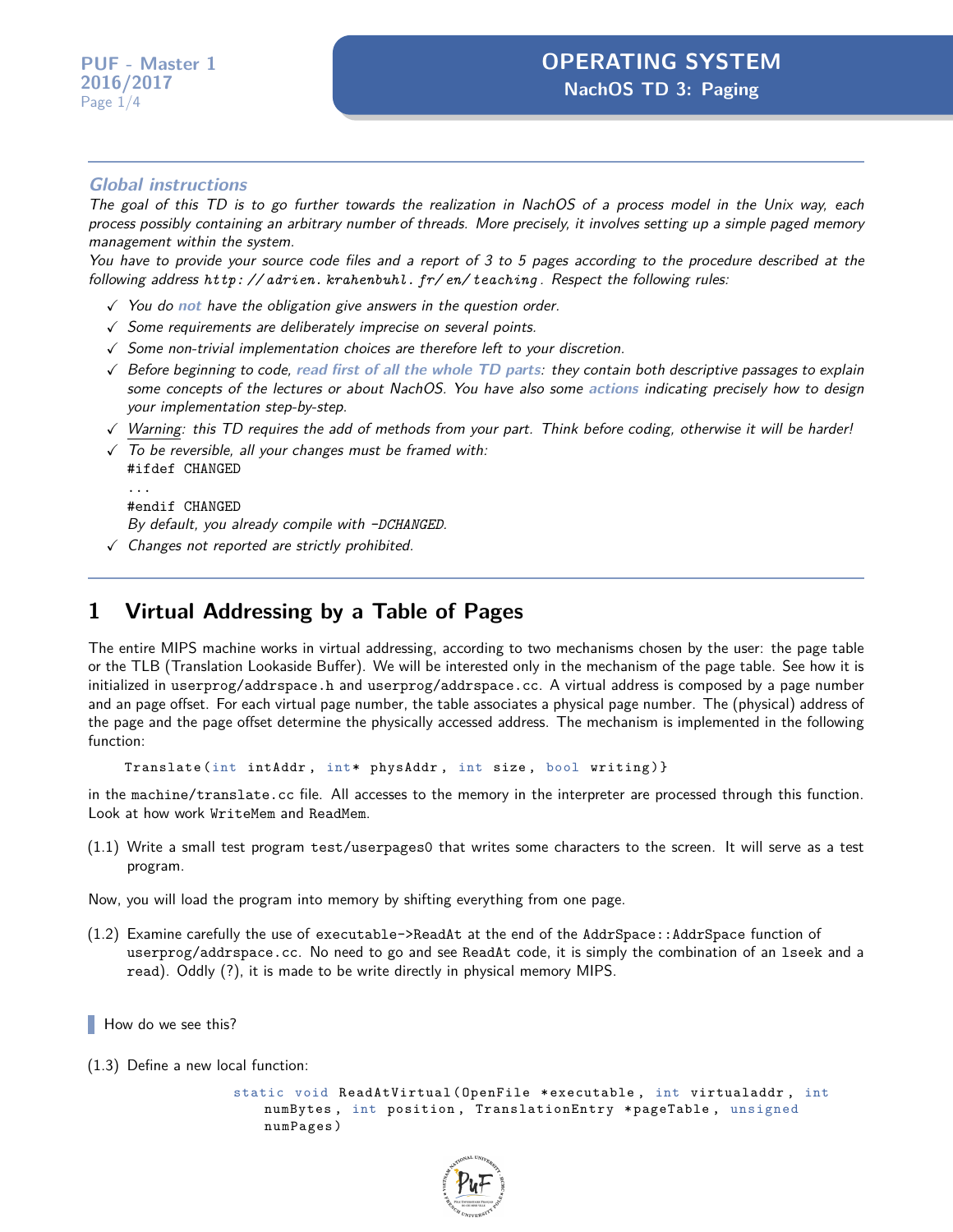which does the same as ReadAt (read numBytes bytes from the position position in the executable file) but by writing in the virtual address space defined in pageTable of size numPages. You can use a temporary buffer that you will fill with ReadAt, then that you will copy byte-by-byte in memory with WriteMem for example (even if it is not very efficient, do not try to optimize, it is very difficult). Think to temporarily change the page table in the machine in order that WriteMem uses the page table constructed in the AddrSpace::AddrSpace constructor, and restores it correctly (get inspired by space->RestoreState).

Use ReadAtVirtual in place of ReadAt where it is required, and check that the program execution is still working, especially by using PutString.

 $(1.4)$  Modify the creation of the page table in order that the virtual page i be a projection of the physical page i+1. Restart your program. Everything must work, and user threads must run normally. Observe address translations with the -d a trace option.

Overall, it is useful to encapsulate the allocation of physical pages in a special class PageProvider, global to NachOS. Since the physical pages will be reused, this class will have to reset the contents of the allocated pages.

- (1.5) Create a PageProvider class in the userprog/pageprovider.cc file that relies on the BitMap class to manage physical pages. It allows:
	- $\checkmark$  to retrieve the number of a free page and initialized to 0, thanks to the memset function (GetEmptyPage method)
	- $\checkmark$  to free a page obtained by GetEmptyPage (ReleasePage method)
	- $\checkmark$  to ask how much pages remain available (NumAvailPage method).

Note that the page allocation policy is completely local to this class.

Why do I need only one object of this PageProvider class?

It can therefore be created at the same time as the machine in Initialize.

(1.6) Fix the AddrSpace constructor and destructor to use these primitives, and run your program with various allocation strategies. For example, just to test and "stress" the implementation, randomly allocate the pages.

What type of error can occur?

Think of treat this error (Put at least one ASSERT). If you have any problem, consider using the -d a option to observe the address translations.

Make sure that all your programs are still working.

## **2 Run Multiple Programs at the Same Time**

Since for now only a part of the physical memory is used to project the virtual pages (size is not necessarily equal to MemorySize), why do not keep in memory several programs at the same time?

 $(2.1)$  Define a system call int ForkExec(const char  $*$  s) that takes an executable file name, creates an AddrSpace object from this executable file, and creates a kernel thread. This kernel thread runs the new process in parallel with the parent process (get inspired by the StartProcess function). Therefore, the next program must work:

# include " syscall . h "

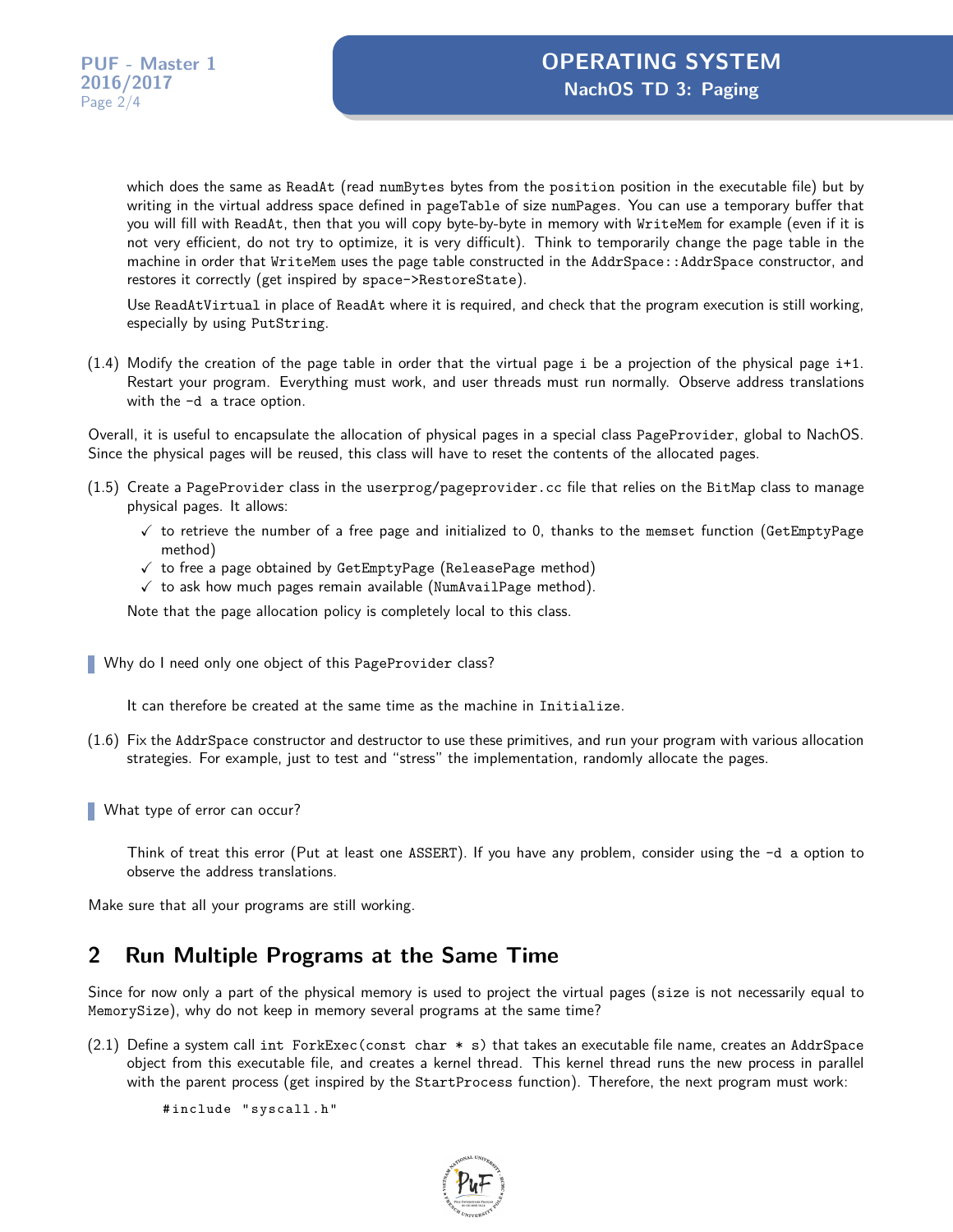```
main ()
{
    ForkExec ("../test/putchar");
    ForkExec ("../test/putchar");
}
```
You may need to increase NumPhysPages. Initially, put while(1); at the end of all your main functions to let sufficiently time at the different processes to make their display. You will solve the finishing problems later.

- (2.2) Refine your implementation to automatically execute a Halt() when the last process stops. In particular, the system call Exit() mus not systematically calls interrupt->Halt(): if there are other processes, it is necessary to finish uniquely the current process to let run the others. Note that the threads are not yet processed here, they will be the object of the next action. Think however to immediately release all the resources that it uses (its space structure, ...).
- (2.3) Now that the current program and the launched program may contain threads (launched by a function at the MIPS level). The below program should work:

```
# include " syscall . h "
main ()
{
    ForkExec ("../test/userpages0");
    ForkExec ("../test/userpages1");
}
```
with for userpages0 and userpages1 a programs of this type:

```
# include " syscall . h "
# define THIS " aaa "
# define THAT " bbb "
const int N = 10; // Choose it large enough!
void puts (const char *s)
{
    const char *p; for (p = s; *p != ' \0'; p++) PutChar(*p);}
void f(void * arg){
    const char *s = arg;int i ;
    for (i = 0; i < N; i++)puts(s);ThreadExit () ;
}
int main ()
{
    ThreadCreate (f, THIS);
    f(THAT);
    ThreadExit () ;
}
```